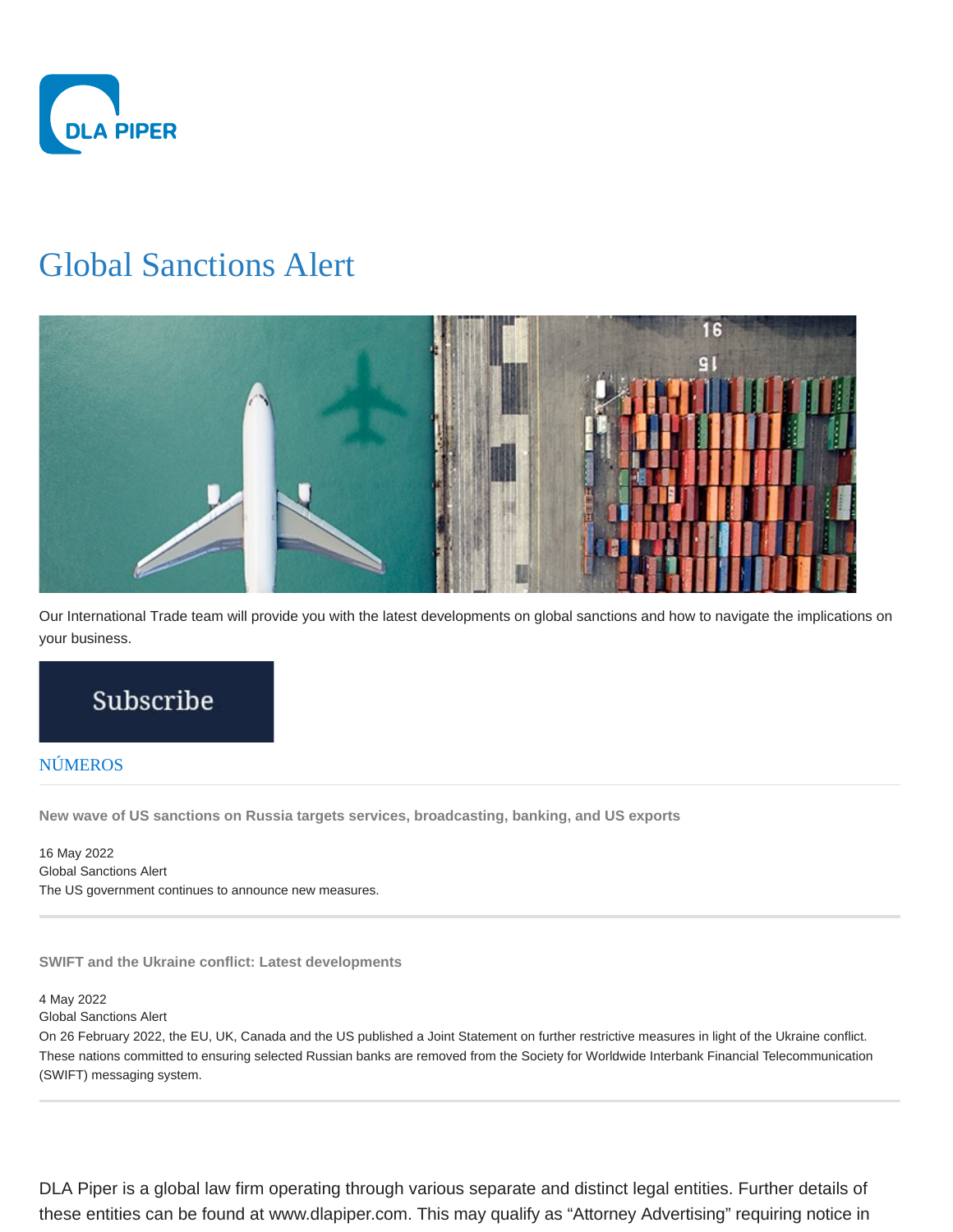**Latest sanctions block Russia's largest banks, cyber actors and more; Biden's executive order prohibits investments in Russia by US persons**

8 April 2022

Global Sanctions Alert

Two of Russia's largest banks, Sberbank and Alfa-Bank, which had previously been subject to narrower restrictions, have now been blocked.

**New wave of US sanctions targets Russian Duma, additional elites, defense entities; BIS extends export controls to more than 100 Russian aircraft**

29 March 2022

Global Sanctions Alert

The latest sanctions affect all members of the Duma, Russian elites, bank executives and board members, and Russian defense firms, and BIS has extended export controls to certain Russian aircraft.

**Biden Administration urges American companies to act quickly to improve cybersecurity safeguards**

22 March 2022 Global Sanctions Alert The White House stresses the importance of taking key steps to thwart nation-state bad actor activities.

**US announces new trade restrictions against Russia as well as a new round of sanctions against Russian political elites**

16 March 2022 Global Sanctions Alert Many of the newly announced measures will require Congressional action.

**Russian Government Assumes Broad Powers to Curtail IP Rights**

14 March 2022 Global Sanctions Alert These new rules give the Russian government broad, new powers over IP rights.

**Ukraine: Sanctions in sport**

10 March 2022 Global Sanctions Alert

As a result of the conflict in Ukraine, the UK, the US, the EU and their allies have imposed additional sanctions on Russian state actors and entities of economic and strategic significance to the Russian state, along with targeted restrictions on certain commercial activities with Russia.

**US sanctions Russian energy sector while allowing various energy-related activities to continue**

9 March 2022 Global Sanctions Alert Today's actions further restrict commercial activity and increase risks of sanctions violations by well-intentioned companies.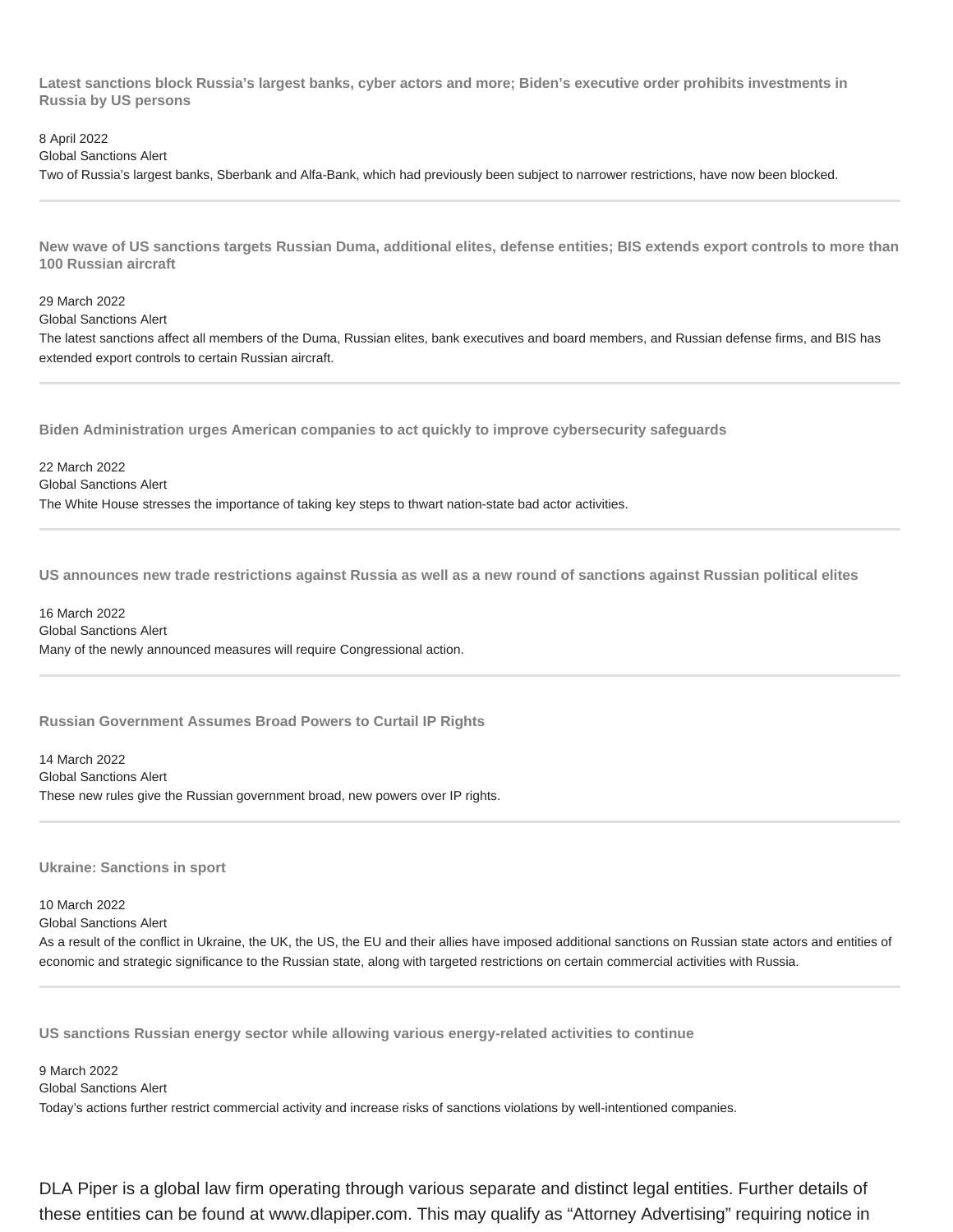#### **Global Sanctions Update**

#### 8 March 2022

Global Sanctions Alert

Our International Trade team have summarised the latest developments in global sanctions and how to navigate the implications on your business.

**Canadian sanctions in response to Russian military actions against Ukraine**

#### March 7, 2022

Global Sanctions Alert

The Government of Canada has recently announced a series of new economic sanctions in response to Russia's invasion of and continued military actions against Ukraine.

**Currency restrictions imposed as part of the 'counter-sanctions' package**

4 March 2022 Global Sanctions Alert

On 28 February 2022, the President of the Russian Federation signed an Order on Application of Special Economic Measures in Connection with the Unfriendly Actions of the United States of America and Foreign States and International Organisations which have sided with the United States (Order).

**US continues to escalate sanctions against Russia and Belarus**

4 March 2022

Global Sanctions Alert

White House announces new sanctions while putting in place extensive new export control measures against Russia and Belarus; DOJ announces Task Force KleptoCapture; OFAC closes some loopholes.

**Ukraine crisis: updates to UK, EU and US sanctions in the second 'phase' of the international response**

#### 1 March 2022

Global Sanctions Alert

As at 6pm GMT on Monday, 28 February 2022, and in addition to those measures outlined in the 'first phase' of the international community's response to the situation in Ukraine, the UK, EU and US has announced the following sanctions measures

**US escalates its sanctions regime against Russia, targeting its financial system**

28 February 2022 Global Sanctions Alert And additional measures are expected to be announced by the US and its allies in the coming days

**Ukraine crisis – Heightened cyber threat – Be prepared**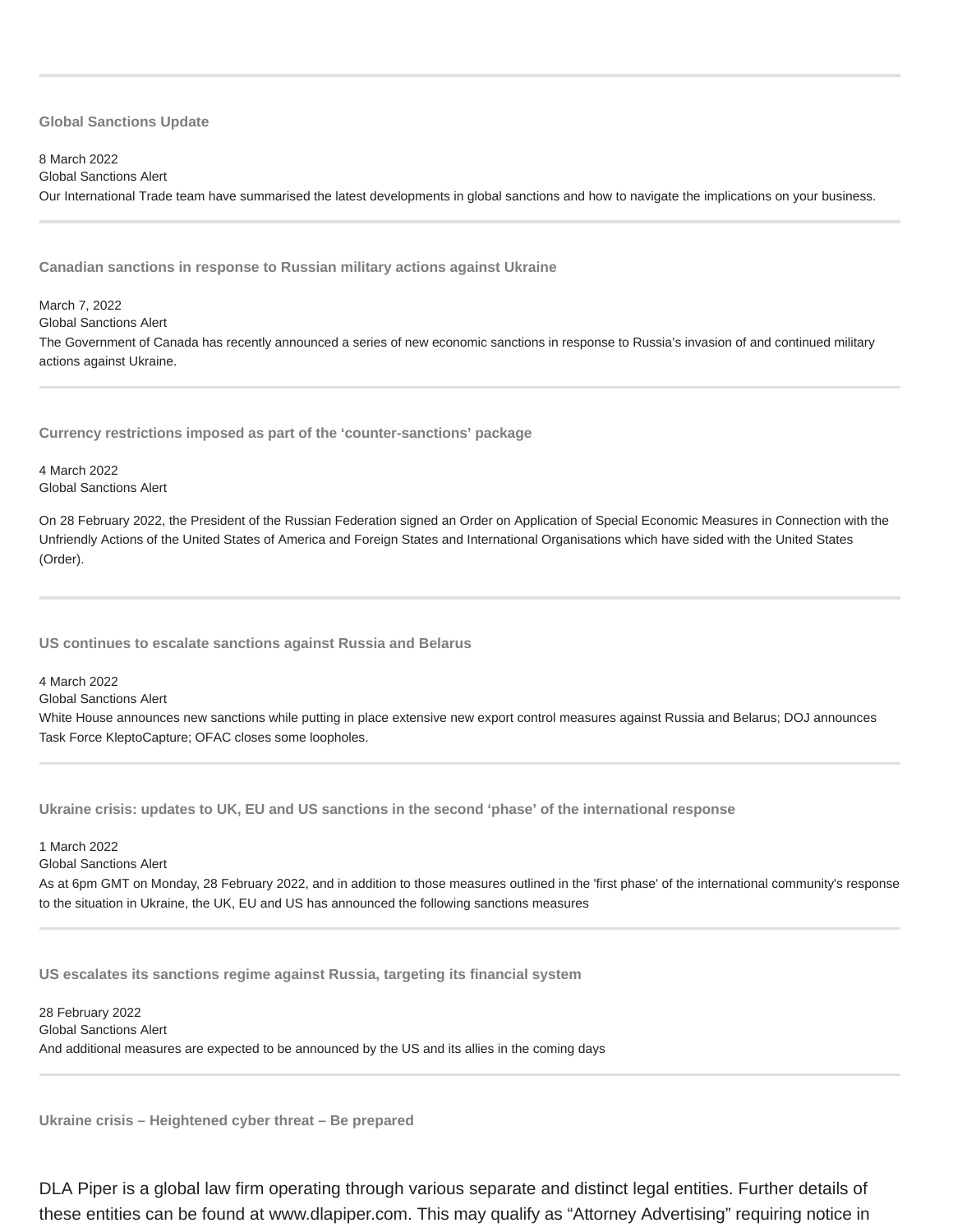## 28 February 2022

Global Sanctions Alert

In response to the heightened geo-political tensions resulting from Russia's invasion of Ukraine and the package of economic sanctions imposed by the West, the risk of cyber-attacks by Russia and her proxies is high. We may see an increase in economic extortion to generate revenue to compensate for economic impacts. We may also see retaliatory attacks that are not necessarily revenue generating, but instead are focused on inflicting widespread or targeted economic harm and other disruption. Organisations based in countries that have imposed sanctions and are supporting the defence of Ukraine are at heightened risk.

**US imposes further sanctions and export controls against Russia**

25 February 2022

Global Sanctions Alert

The White House emphasized that these newly announced sanctions and export controls will be complemented with similar measures imposed by US allies and partners.

**New US sanctions in response to Russia's actions against Ukraine**

23 February 2022 Global Sanctions Alert Additional sanctions are expected that will target Russia's financial, technology, and defense sectors.

**The US, EU and UK implement the 'first phase' of New Sanctions in response to Russia's recognition of the independence of the Donetsk and Luhansk regions**

#### 23 February 2022

Global Sanctions Alert

Providing you an up to date summary of the latest US, EU and UK "first phase" sanctions in response to Russia's recognition of the independence of the Donetsk and Luhansk regions.

**New UK Regulations on the Russia Sanctions Regime**

16 February 2022

Global Sanctions Alert

On 10 February 2022, the Russia (Sanctions) (EU Exit) (Amendment) Regulations 2022 (Regulations) entered into force. The Regulations amend the designation criteria of the Russia (Sanctions) (EU Exit) Regulations 2019.

**DLA Piper's Sanctions Matrix – January issue**

#### 6 January 2022

Global Sanctions Alert

The Sanctions Matrix is designed to provide a "one-stop-shop" for developments in the scope and content of sanctions-related legislation. The January edition covers the recent expansion of sanctions targeting Belarus and the development of new US restrictions targeting Ethiopia.

**Treasury releases 2021 Sanctions Review: Its key recommendations and their implications for the private sector**

28 October 2021